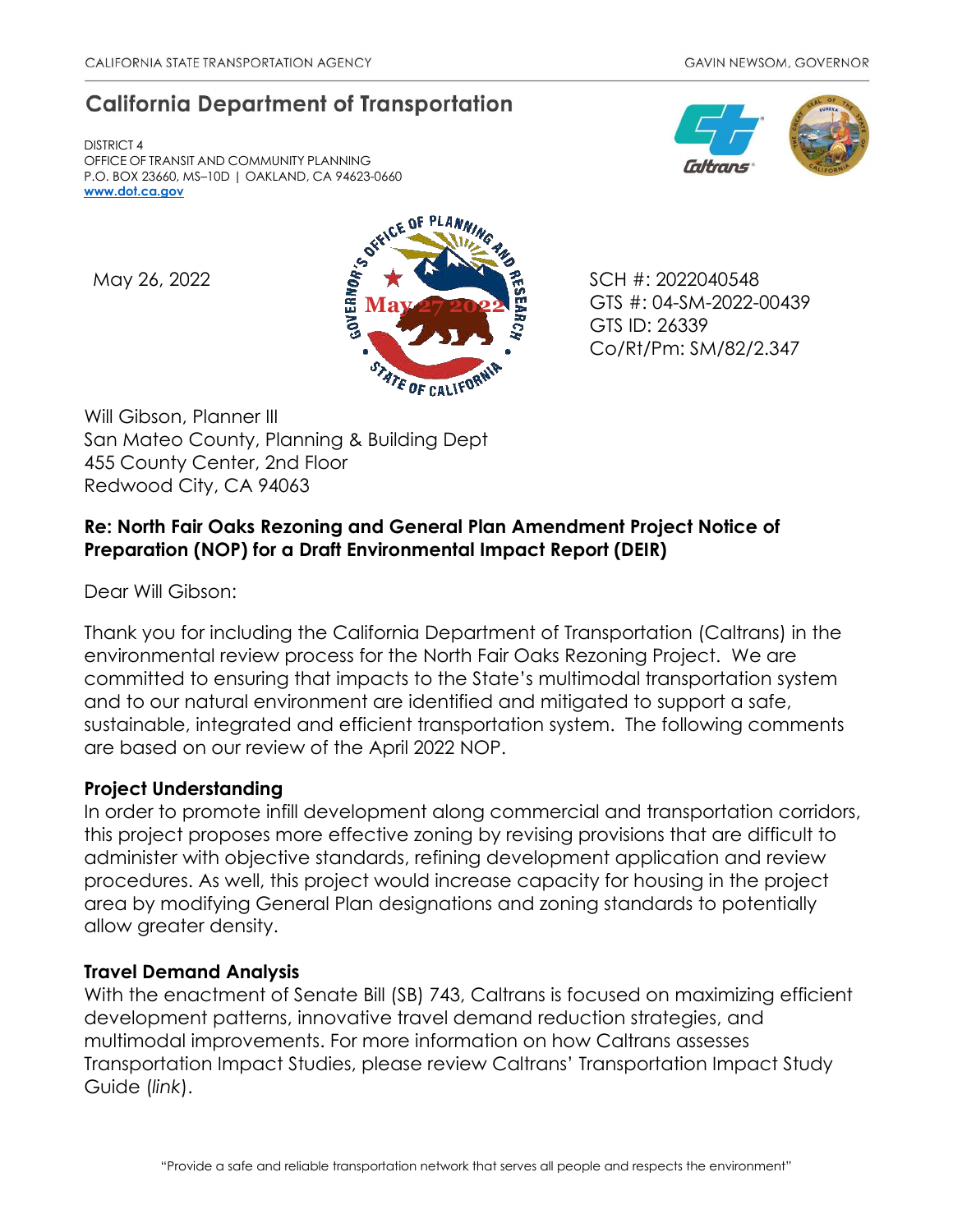Will Gibson, Planner III May 26, 2022 Page 2

If projects within this area meet the screening criteria established in the County's adopted Vehicle Miles Traveled (VMT) policy to be presumed to have a less-thansignificant VMT impact and exempt from detailed VMT analysis, those projects will need to provide justification to support the exempt status in alignment with the County's VMT policy. If projects do not meet the screening criteria, they will need to include a detailed VMT analysis.

### **Mitigation Strategies**

Location efficiency factors, including community design and regional accessibility, influence a project's impact on the environment. Using Caltrans' Smart Mobility Framework Guide 2020 *[\(link\)](https://transportationplanning.onramp.dot.ca.gov/downloads/transportationplanning/files/activetranstreets/final-smf-guide-110220-not-remediated-11-4.pdf)*, this area is identified as an Urban Community where community design is moderately efficient and regional accessibility is strong.

Given the place, type and size of the project, the DEIR should support robust Transportation Demand Management (TDM) Programs to reduce VMT and greenhouse gas emissions from future development in this area. The measures listed below have been quantified by California Air Pollution Control Officers Association (CAPCOA) and shown to have different efficiencies reducing regional VMT:

- Project design to encourage mode shift like walking, bicycling and transit access;
- Transit and trip planning resources such as a commute information kiosk;
- Real-time transit information systems;
- Transit access supporting infrastructure (including bus shelter improvements and sidewalk/ crosswalk safety facilities);
- New development vehicle parking reductions;
- Implementation of a neighborhood electric vehicle (EV) network, including designated parking spaces for EVs;
- Designated parking spaces for a car share program;
- Unbundled parking;
- Wayfinding and bicycle route mapping resources;
- Participation/Formation in/of a Transportation Management Association (TMA) in partnership with other developments in the area;
- Aggressive trip reduction targets with Lead Agency monitoring and enforcement;
- VMT Banking and/or Exchange program;
- Area or cordon pricing;
- Inclusion of additional below-market-rate or affordable residential housing options in the Plan.

Using a combination of strategies appropriate to this area can reduce VMT, along with related impacts on the environment and State facilities. TDM programs should be documented with annual monitoring reports by a TDM coordinator to demonstrate effectiveness. If projects within this area do not achieve the VMT reduction goals, the reports should also include next steps to take in order to achieve those targets.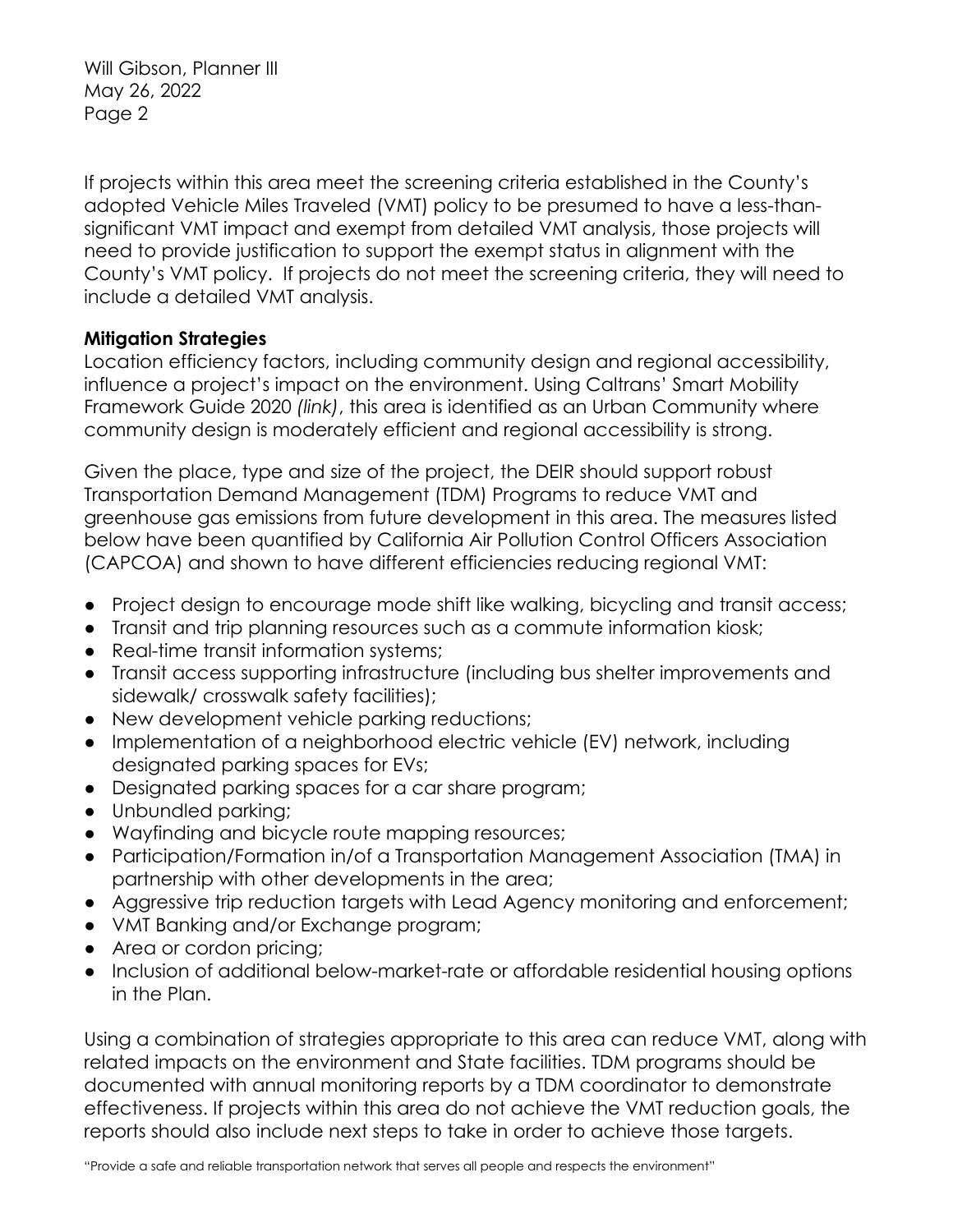Will Gibson, Planner III May 26, 2022 Page 3

Please reach out to Caltrans for further information about TDM measures and a toolbox for implementing these measures in land use projects. Additionally, Federal Highway Administration's Integrating Demand Management into the Transportation Planning Process: A Desk Reference (Chapter 8). The reference is available online at: http://www.ops.fhwa.dot.gov/publications/fhwahop12035/fhwahop12035.pdf.

### **Transportation Impact Fees**

We encourage a sufficient allocation of fair share contributions toward multimodal and regional transit improvements to fully mitigate cumulative impacts to regional transportation. We also strongly support measures to increase sustainable mode shares, thereby reducing VMT. Caltrans welcomes the opportunity to work with the County and local partners to secure the funding for needed mitigation. Traffic mitigation- or cooperative agreements are examples of such measures.

#### **Lead Agency**

As the Lead Agency, the County of San Mateo is responsible for all project mitigation, including any needed improvements to the State Transportation Network (STN). The project's fair share contribution, financing, scheduling, implementation responsibilities and lead agency monitoring should be fully discussed for all proposed mitigation measures.

#### **Equitable Access**

If any Caltrans facilities are impacted by projects within this area, those facilities must meet American Disabilities Act (ADA) Standards after project completion. As well, those projects must maintain bicycle and pedestrian access during construction. These access considerations support Caltrans' equity mission to provide a safe, sustainable, and equitable transportation network for all users.

#### **Encroachment Permit**

Please be advised that any permanent work or temporary traffic control that encroaches onto Caltrans' Right of Way (ROW) requires a Caltrans-issued encroachment permit. As part of the encroachment permit submittal process, you may be asked by the Office of Encroachment Permits to submit a completed encroachment permit application package, digital set of plans clearly delineating Caltrans' ROW, digital copy of signed, dated and stamped (include stamp expiration date) traffic control plans, this comment letter, your response to the comment letter, and where applicable, the following items: new or amended Maintenance Agreement (MA), approved Design Standard Decision Document (DSDD), approved encroachment exception request, and/or airspace lease agreement. Your application package may be emailed to [D4Permits@dot.ca.gov.](mailto:D4Permits@dot.ca.gov)

Please note that Caltrans is in the process of implementing an online, automated, and milestone-based Caltrans Encroachment Permit System (CEPS) to replace the current